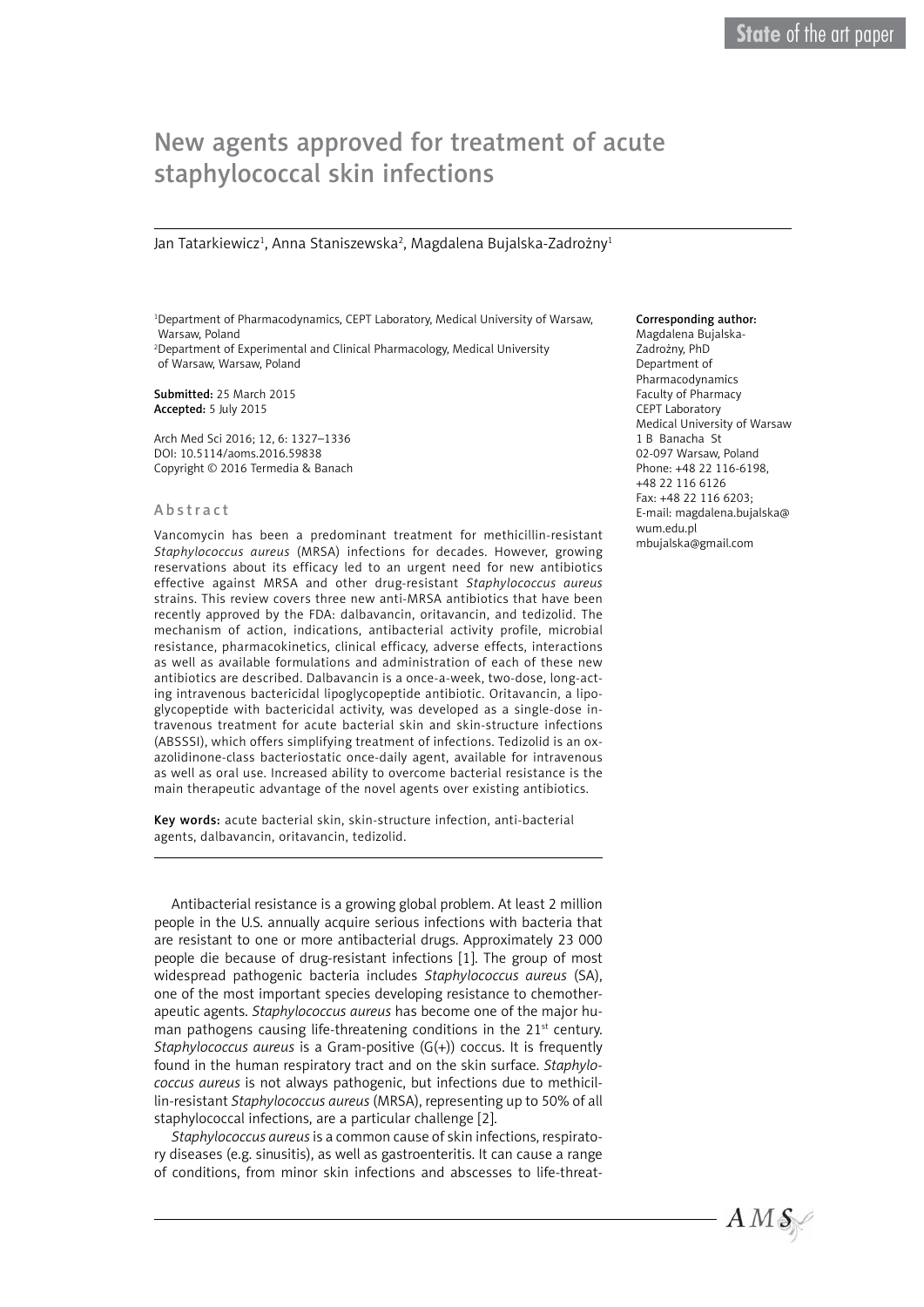ening diseases such as pneumonia, endocarditis, osteomyelitis, meningitis, toxic shock syndrome, bacteremia, sepsis and potentially life-threatening skin and skin-structure infections (SSSIs). Pathogenic *S. aureus* strains developed several antibiotic-resistant forms (e.g. MRSA) in past decades; their emergence (particularly multi-drug resistant strains) is a worldwide medical problem. In addition, MRSA skin infections are increasingly common. Moreover, some community-acquired MRSA strains produce a deadly endotoxin called Panton-Valentine leukocidin. These strains cause skin and soft tissue necrotizing infections as well as severe necrotizing pneumonias [3]. SSSIs are estimated to represent more than 15 million infections [4] and 870 000 hospital admissions [5] per year in the United States. Hence, there is an urgent need for new antibiotics effective against MRSA and other drug-resistant SA strains.

Three new drugs, dalbavancin (Dalvance; Durata Therapeutics, U.S.) [6], oritavancin (Orbactiv; The Medicines Company, U.S.) [7], and tedizolid phosphate (Sivextro; Cubist Pharmaceuticals, U.S.) [8] were approved by the U.S. Food and Drug Administration (U.S. FDA) in 2014 for SA infections. These drugs are intended mainly to treat acute bacterial skin and skin-structure infections (ABSSSI) caused by MRSA and certain other types of bacteria. Dalbavancin, oritavancin, and tedizolid provide coverage of G(+) pathogens, including MRSA, with a simplified dosing regimen.

In Europe, the European Medicines Agency (EMA) granted a marketing authorization valid throughout the European Union for dalbavancin (under the name Xydalba; 500 mg powder for concentrate for solution for infusion) in February, 2015 [9]. In January, 2015, the EMA Committee for Medicinal Products for Human Use adopted a positive opinion, recommending the granting of a marketing authorization for the medicinal product Orbactiv (400 mg oritavancin powder, intended for the treatment of ABSSSI in adults) [10], as well as for the medicinal product Sivextro (200 mg tedizolid tablets), intended for the same indication [11].

## Dalbavancin

Dalbavancin (formerly BI-387, BI-397, or MDL 63397), a long-acting intravenous (*i.v.*) bactericidal lipoglycopeptide antibiotic, is a teicoplanin-derived lipoglycopeptide. This once-a-week, twodose antibiotic belongs to the same class as vancomycin, the most widely used antistaphylococcal chemotherapeutic.

Dalbavancin is approved in the U.S. for use in adults with ABSSSI from the following  $G(+)$  pathogens: *S. aureus* (including MRSA and methicillinsusceptible SA – MSSA), *Streptococcus pyogenes*, *S. agalactiae* and the *S. anginosus* group (including

*S. anginosus*, *S. intermedius*, and *S. constellatus*) [12]. In the European Union, dalbavancin is indicated for the treatment of ABSSSI in adults [13].

Dalbavancin inhibits cell wall synthesis in G(+) bacteria. All Gram-negative bacteria are inherently resistant to dalbavancin. Apart from official indications, dalbavancin is also active against vancomycin-intermediate *S. aureus* (VISA) and heterogeneous VISA (hVISA) [14]. It also possesses *in vitro* activity against vancomycin-susceptible *Enterococcus faecium*, *Enterococcus faecalis*, and methicillin-resistant *Staphylococcus epidermidis* [15].

# Microbial resistance

The drug has a low potential for the selection of resistant microorganisms. Resistance to dalbavancin in *Staphylococcus* spp. and *Enterococcus*  spp. is mediated by VanA, a genotype that results in modification of the target peptide in the nascent cell wall [13]. Cross-resistance between dalbavancin and other classes of antibiotics was not seen in *in vitro* studies [13].

## Pharmacokinetics

Dalbavancin has a prolonged half-life up to 8.5 days that facilitates once-a-week dosage [16, 17]. After intravenous injection of a single 1 g dose, serum dalbavancin concentrations stay above the minimum inhibitory concentration for MRSA for about 8 days [18]. The terminal half-life of dalbavancin is about 14 days. However, when the drug was given once a week for 8 weeks to healthy adults with normal renal functions, it did not accumulate [18]. Excretion is very slow; the drug is mainly excreted in the urine (33% unchanged, 12% metabolite) in 42 days and, to a lesser degree, in feces (20%) in 70 days. This can be important for patients who develop adverse reactions.

## Clinical efficacy

Safety and efficacy of dalbavancin were evaluated in two double blind, non-inferiority phase III clinical trials, DISCOVER 1 and DISCOVER 2, with a total of 1312 (573/739) adults with ABSSSI [19]. These trials compared dalbavancin (1.0 g once on day 1 and 500 mg on day 8) to vancomycin (1.0 g or 15 mg/kg every 12 h for at least 3 days) followed by oral linezolid to complete a 10- to 14-day course. In both studies, the primary endpoint was no increase from baseline in the size of the infected area 48–72 h after starting treatment and a body temperature ≤ 37.6°C. Main DISCOVER 1 and DISCOVER 2 results are summarized in Table I. These results showed that dalbavancin was as effective as vancomycin for the treatment of ABSSSI [19, 20]. Clinical success rates were maintained at follow-up at days 26–30 [19].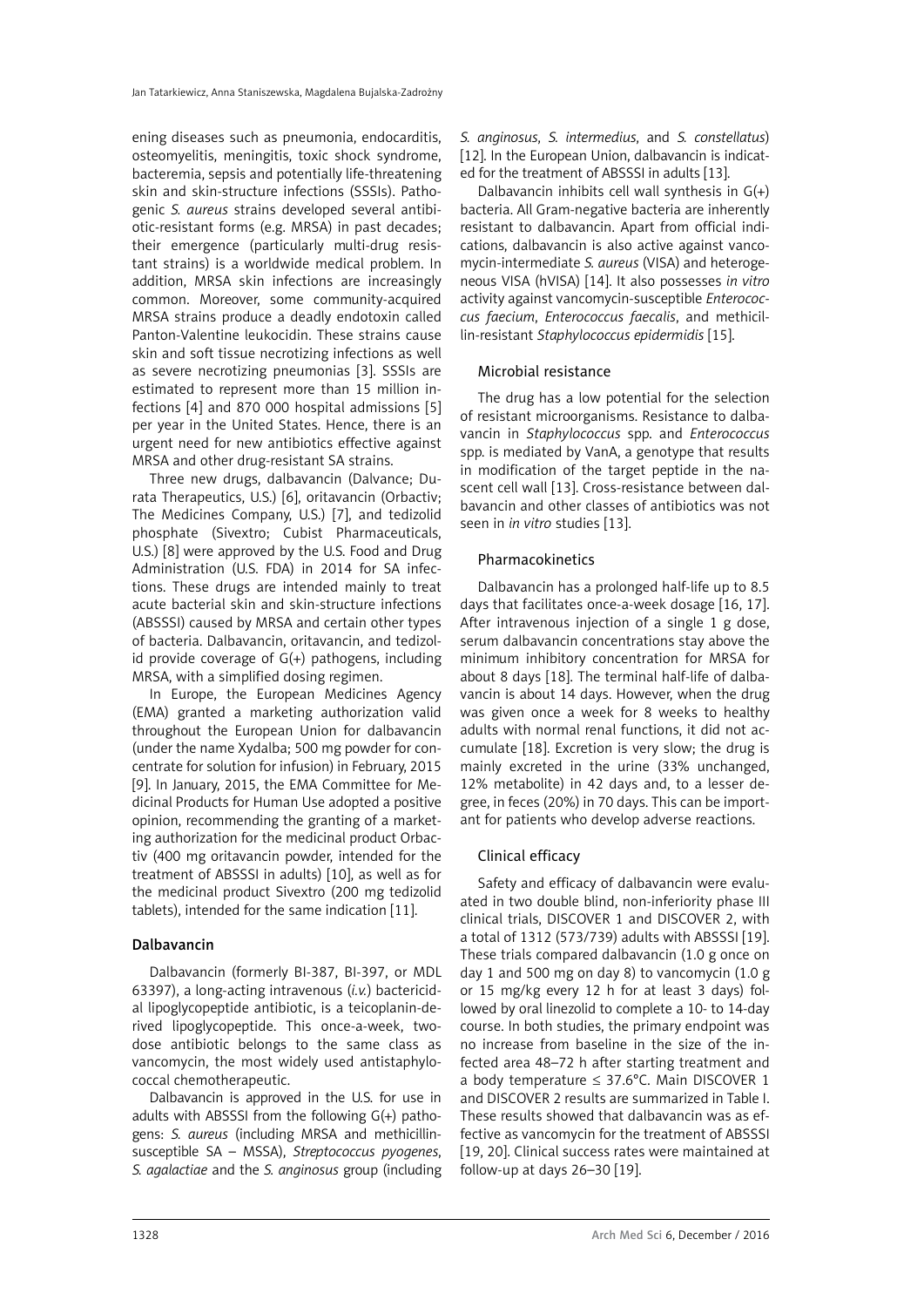| Table I. Main DISCOVER 1 and DISCOVER 2 study results (primary endpoint <sup>a</sup> and sensitivity analysis <sup>b</sup> data) [19] |  |
|---------------------------------------------------------------------------------------------------------------------------------------|--|
|---------------------------------------------------------------------------------------------------------------------------------------|--|

| Trial name  | Intervention | Total number<br>of patients treated<br>(N) | Cessation of lesion spread<br>effect <sup>a</sup> , % of patients<br>treated (number/total<br>number $[n/N]$ | Reduction in lesion area<br>effect <sup>b</sup> , % of patients<br>treated (number/total<br>number $[n/N]$ |
|-------------|--------------|--------------------------------------------|--------------------------------------------------------------------------------------------------------------|------------------------------------------------------------------------------------------------------------|
| DISCOVER 1  | DAL          | 288                                        | 83.3 (240/288)                                                                                               | 89.9 (259/288)                                                                                             |
| DISCOVER 1  | VAN/LIN      | 285                                        | 81.8 (233/285)                                                                                               | 90.9 (259/285)                                                                                             |
| DISCOVER 2  | DAL          | 371                                        | 76.8 (285/371)                                                                                               | 87.6 (325/371)                                                                                             |
| DISCOVER 2  | VAN/LIN      | 368                                        | 78.3 (288/368)                                                                                               | 85.9 (316/368)                                                                                             |
| Both trials | DAL          | 659                                        | 79.7 (525/659)                                                                                               | 88.6 (584/659)                                                                                             |
| Both trials | VAN/LIN      | 653                                        | 79.8 (521/653)                                                                                               | 88.1 (575/653)                                                                                             |

*DAL – dalbavancin, LIN – linezolid, VAN – vancomycin. a Effect of cessation of lesion spread is an element of primary composite end point. b The sensitivity analysis of the primary end point was the success rate, defined as a reduction in the infection area of at least 20% at 48 to 72 h after the initiation of therapy, in the intention-to-treat population.* 

#### Adverse effects

In phase II and III clinical trials (a total of 1778 patients treated with dalbavancin), the most common adverse reactions registered were nausea (5.5%), headache (4.7%), and diarrhea (4.4%) [12]. Rapid infusions can cause the hypersensitivity reaction of "red man syndrome". Slowing the infusion rate may prevent this reaction from recurring [13]. Rare but serious hypersensitivity reactions, including anaphylaxis, also have been reported; the long half-life of the drug can complicate it. Patients with a history of a hypersensitivity reaction to another glycopeptide (vancomycin, telavancin) may be at increased risk [18]. In clinical trials, some participants in the dalbavancin group had elevations in one of the liver enzyme tests [21]. Adverse effects (AE) were, however, less frequent with dalbavancin than older glycopeptides [22]. Unlike telavancin, dalbavancin did not prolong the time interval from the beginning of the QRS complex to the end of the T wave on an electrocardiogram that represents the time during which contraction of the ventricles occurs (QT interval) in *i.v.* doses up to 1500 mg [23].

*Clostridium difficile* is susceptible to dalbavancin [24], but treatment of *C*. *difficile* infections (CDIs) is not a licensed indication for dalbavancin currently. On the other hand, *C. difficile*-associated diarrhea (CDAD) has been reported with dalbavancin [12]. The CDAD must be considered in all patients who present with diarrhea following dalbavancin use, and all such persons must be thoroughly evaluated in order to begin appropriate treatment.

#### Drug interactions

No clinical drug-drug interaction studies have been conducted with dalbavancin. In *in vitro* studies, no antagonism has been observed between dalbavancin and some other essential antibiotics [13]. Nonclinical studies demonstrated that dalbavancin is not a substrate, inducer, or inhibitor of cytochrome P450 (CYP) isoenzymes. Drug-laboratory test interactions have not been reported [12, 13].

## Formulation and administration

The drug is available in 500 mg single-use vials containing dalbavancin hydrochloride [12, 13]. Dalvance contains lactose as an excipient. Saline-based infusion solutions may cause precipitation and should not be used for reconstitution [12, 13].

Dalbavancin is administered in a two-dose *i.v.* regimen – 1000 mg on day one followed by 500 mg 1 week later. Both infusions should be given over 30 min. Patients with a creatinine clearance less than 30 ml/min require a dose adjustment  $-$  the first dose is 750 mg followed 1 week later by 375 mg [12, 13]. Patients receiving hemodialysis do not require a dose adjustment. No dose adjustment is necessary also for patients with mild hepatic impairment; no data exist with reference to patients with moderate or severe hepatic impairment.

In clinical trials, the efficacy and tolerability of dalbavancin were similar to a comparator drug regardless of age. The pharmacokinetic parameters of dalbavancin were not significantly altered with age [12].

#### Pregnancy and nursing

Dalbavancin is classified as pregnancy category C (no adequate human studies and some fetal toxicity in animals) [25]. The drug should be used during pregnancy only if the potential benefit justifies the potential risk to the fetus. Dalbavancin is excreted in the milk of lactating rats; it is not known whether dalbavancin or its metabolite is excreted in human milk [25]. Therefore, caution should be used when dalbavancin is administered to a nursing woman.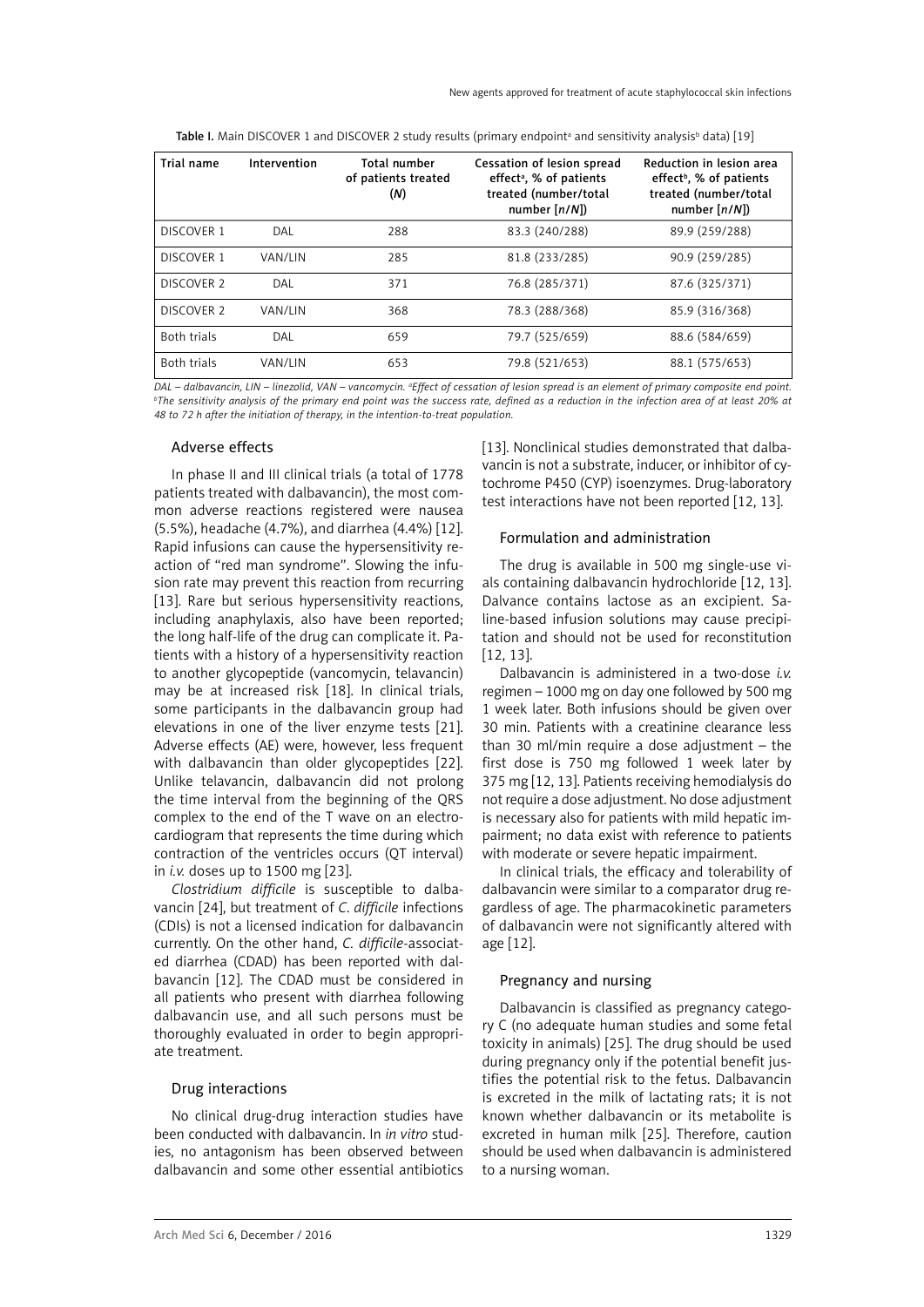#### Oritavancin

Oritavancin (LY-333328) is a semi-synthetic lipoglycopeptide that has concentration-dependent bactericidal activity [26]. This drug with potent activity against  $G(+)$  bacteria was developed as a single-dose treatment for ABSSSI. Gram-negative bacteria are resistant to oritavancin.

Oritavancin for injection (Orbactiv) is approved in the U.S. for the treatment of adult patients with ABSSSI caused by susceptible isolates of the following G(+) microorganisms: *S. aureus* (including MSSA and MRSA), *S. pyogenes*, *S. agalactiae*, *S. dysgalactiae*, *S. anginosus* group, as well as *E. faecalis* (vancomycin-susceptible isolates only) [27].

Oritavancin exerts its effects by way of three mechanisms of action – inhibition of transglycosylation, inhibition of transpeptidation, and cell membrane disruption [26, 28]. The first two mechanisms disrupt bacterial cell wall synthesis. The second mechanism distinguishes oritavancin from vancomycin and is responsible for oritavancin's activity against vancomycin-resistant bacterial strains. The third mechanism disrupts the bacterial membrane potential and increases membrane permeability, which finally results in rapid cell death [28]. The third mechanism is shared with telavancin but not vancomycin and confers activity against daptomycin non-susceptible organisms. In total, the three abovementioned mechanisms of action ensure activity of oritavancin against vancomycin-susceptible and vancomycin-resistant bacteria, as well as bactericidal activity against actively growing, stationary phase, and biofilm-producing Gram-positive bacteria.

Apart from official indications, oritavancin also has concentration-dependent activity against VISA, hVISA, and vancomycin-resistant SA (VRSA) strains [29]. Data from *in vitro* studies support oritavancin use in endocarditis and bacteremia, particularly as it has excellent intracellular bactericidal activity [30, 31].

#### Microbial resistance

In *in vitro* studies, resistance to oritavancin was observed in isolates of *S. aureus* and *E. faecalis*. Resistance to oritavancin was not observed in clinical studies until now [27].

## Pharmacokinetics

At doses up to 1200 mg, the pharmacokinetics of oritavancin are linear. Oritavancin has a terminal half-life of approximately 245 h [32]. The long half-life allows for a single dose of drug [33]. Due to oritavancin's long half-life, effects of single drug administration persist for some days. This can be important for patients with adverse reactions, because the drug is not removable by hemodialysis [27, 34].

*In vitro* human liver microsome studies indicated that oritavancin is not metabolized. The drug is slowly excreted in feces and via the kidney [27].

Oritavancin has extensive tissue distribution [31, 35]. Therapeutic concentrations are achieved in skin structures and skin blister fluid [26]. The pharmacokinetics of oritavancin have not been investigated in the pediatric population [33].

## Clinical efficacy

Safety and efficacy of oritavancin were evaluated in two randomized, double-blind, multicenter non-inferiority phase III clinical trials, SOLO I [36] and SOLO II [37], with a total of 1987 adults with ABSSSI (including 405 with proven MRSA infections). In these studies efficacy of ABSSSI treatment with oritavancin ( $n = 976$ ) in a 1200 mg single dose was compared to efficacy of 7–10-day treatment with vancomycin (*i.v.* route, twice daily, 1.0 g or 15 mg/kg b.w.;  $n = 983$ ). The results generally showed that oritavancin was as effective as vancomycin for the treatment of ABSSSI.

In the SOLO I trial  $(n = 954)$  three efficacy end points were set for non-inferiority [36]. The primary composite endpoint was defined as cessation of spreading (or reduction in lesion size), afebrile state, and no additional chemotherapeutics required 48 to 72 h after oritavancin administration. The secondary endpoints were investigator-assessed clinical cure 7 to 14 days after the end of treatment and a reduction in lesion size of 20% or greater 48–72 h after administration of the antibiotic. All three end points met the assumed non-inferiority margin (10 percentage points) for oritavancin vs. vancomycin. The results were as follows: primary end point 82.3% vs. 78.9%; investigator-assessed clinical cure 79.6% vs. 80.0%; and percentage of patients with a reduction in lesion area of 20% or greater 86.9% vs. 82.9%. Efficacy results measured according to type of pathogen, including MRSA, were similar in the two treatment groups. The frequency of AE was also similar (nausea was more common among patients treated with oritavancin). Thus, oritavancin was found to be non-inferior to vancomycin for all endpoints, including in the subset of patients with MRSA-proven infections [36].

In the SOLO II trial (*n* = 1019) [37], three efficacy endpoints were set for non-inferiority testing, the same as in the SOLO I trial. All three efficacy endpoints met the criterion of the 10% non-inferiority margin: the primary endpoint – 80.1% vs. 82.9%, the second – 82.7% vs. 80.5%, and third – 85.9% vs. 85.3%, for oritavancin and vancomycin, respectively. Efficacy outcomes measured according to type of pathogen, including MRSA, were similar in both treatment groups. The frequencies of adverse events also were similar between treat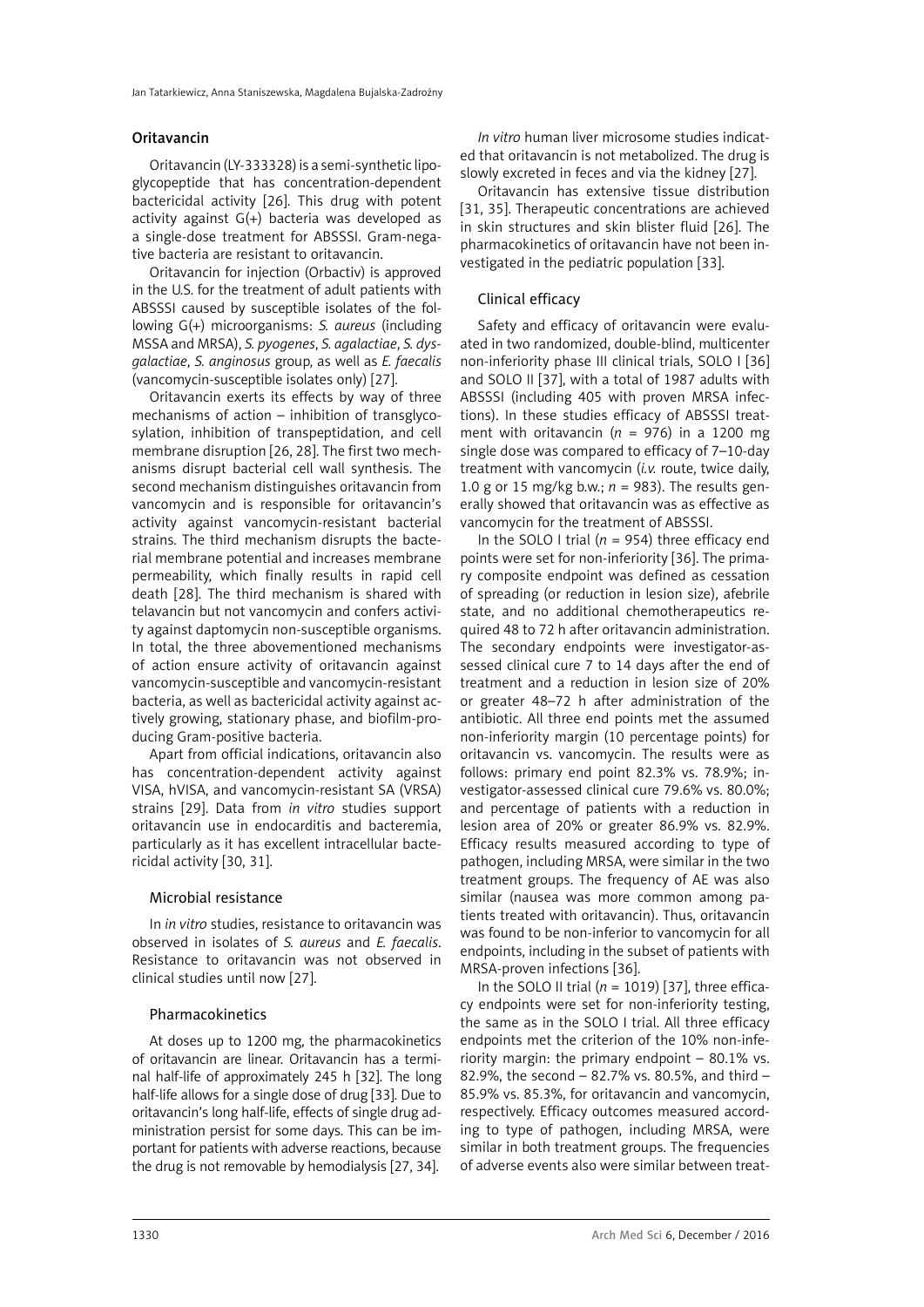ment groups; in general, oritavancin was well tolerated [37].

#### Adverse effects

In the pooled SOLO I/II trials results, the most commonly encountered adverse reactions ( $\geq$  3%) in patients receiving a single 1200 mg dose of oritavancin were headache, nausea, vomiting, limb and subcutaneous abscesses, as well as diarrhea. The same AE were most common in the vancomycin groups. Details concerning adverse events/ effects in the SOLO I/II trials [27, 36, 37] are summarized in Table II.

Oritavancin did not cause prolongation of QT interval corrected for heart rate, even a supra-therapeutic 1600 mg dose in volunteers  $(n = 48)$  [26].

Existing data indicate the considerable potential of oritavancin for CDI treatment (potential indication only, currently not licensed) [31]. However, CDAD has been reported also with oritavancin [27]. *Clostridium difficile* infection must be considered in all patients who present with diarrhea following oritavancin administration. All such individuals must be thoroughly evaluated and adequately treated.

## Drug interactions

In *in vitro* studies, oritavancin exhibits synergistic bactericidal activity in combination with gentamicin, rifampicin, or moxifloxacin against isolates of MSSA, with linezolid or gentamicin against isolates of hVISA, VISA, and VRSA, and with rifampin against isolates of VRSA. *In vitro* studies demonstrated no antagonism between oritavancin and gentamicin, moxifloxacin, rifampin or linezolid [27].

Oritavancin influences activity of certain cytochrome P450 enzymes. It is a nonspecific, weak inhibitor of some CYP isoforms (CYP2C9 and CYP2C19; warfarin and omeprazole metabolism inhibition, respectively) or its inducer (CYP3A4 and CYP2D6; midazolam and dextromethorphan metabolism induction, respectively) [27, 32]. Therefore, caution should be used when administering oritavancin concomitantly with drugs with a narrow therapeutic window that are metabolized mainly by one of the affected CYP enzymes (especially, patients should be closely monitored for bleeding if concomitantly receiving oritavancin and warfarin) [27, 32].

Use of unfractionated heparin sodium is contraindicated for 48 h after oritavancin administration (the false elevation of the activated partial thromboplastin time tests) [33]. In addition, results of the prothrombin time (PT) and international normalized ratio (INR) tests to determine proper dosage of warfarin are falsely prolonged – combination of oritavancin with warfarin may result in higher levels of warfarin and risk of bleeding. The effect on PT and INR remains for up to 24 h after

Table II. Adverse events/effects registered in ≥ 1.5% of individuals given oritavancin/vancomycin in the pooled SOLO I/II trials and drug discontinuation for AE [27, 36, 37]

| Adverse event/effect                       | Oritavancin group, % of patients<br>treated (number/total number [n/N]) | Vancomycin group, % of patients<br>treated (number/total number [n/N]) |
|--------------------------------------------|-------------------------------------------------------------------------|------------------------------------------------------------------------|
| Nausea                                     | 9.9 (97/976)                                                            | 10.5 (103/983)                                                         |
| Headache                                   | 7.1 (69/976)                                                            | 6.7(66/983)                                                            |
| Vomiting                                   | 4.6 (45/976)                                                            | 4.7 (46/983)                                                           |
| Abscesses (limb and subcutaneous)          | 3.8 (37/976)                                                            | 2.3(23/983)                                                            |
| Diarrhea                                   | 3.7 (36/976)                                                            | 3.4(32/983)                                                            |
| Increased ALT levels                       | 2.8(27/976)                                                             | 1.5(15/983)                                                            |
| <b>Dizziness</b>                           | 2.7(26/976)                                                             | 2.6(26/983)                                                            |
| Infusion site phlebitis                    | 2.5(24/976)                                                             | 1.5(15/983)                                                            |
| Tachycardia                                | 2.5(24/976)                                                             | 1.1(11/983)                                                            |
| Infusion site reaction                     | 1.9 (19/976)                                                            | 3.5(34/983)                                                            |
| Increased AST levels                       | 1.8 (18/976)                                                            | 1.5(15/983)                                                            |
| SAR (total)                                | 5.8 (57/976)                                                            | 5.9 (58/983)                                                           |
| $SAR -$ cellulitis                         | 1.1(11/976)                                                             | 1.2(12/983)                                                            |
| Drug discontinuation for AE <sup>a,b</sup> | $3.7(36/976)^a$                                                         | $4.17(41/983)^{b}$                                                     |

*AE – adverse events/effects, SAR – serious adverse reactions. a The most common reported reactions leading to discontinuation of oritavancin were cellulitis (4/976 patients, 0.4%) and osteomyelitis (3/976, 0.3%). b In the vancomycin group, adverse events that led to discontinuation of the study drug were hypersensitivity (5/983, 0.51%), cellulitis (5/983, 0.51%) as well as sepsis, bacterial skin infection, pruritus, and rash (2/983, 0.20% for each condition).*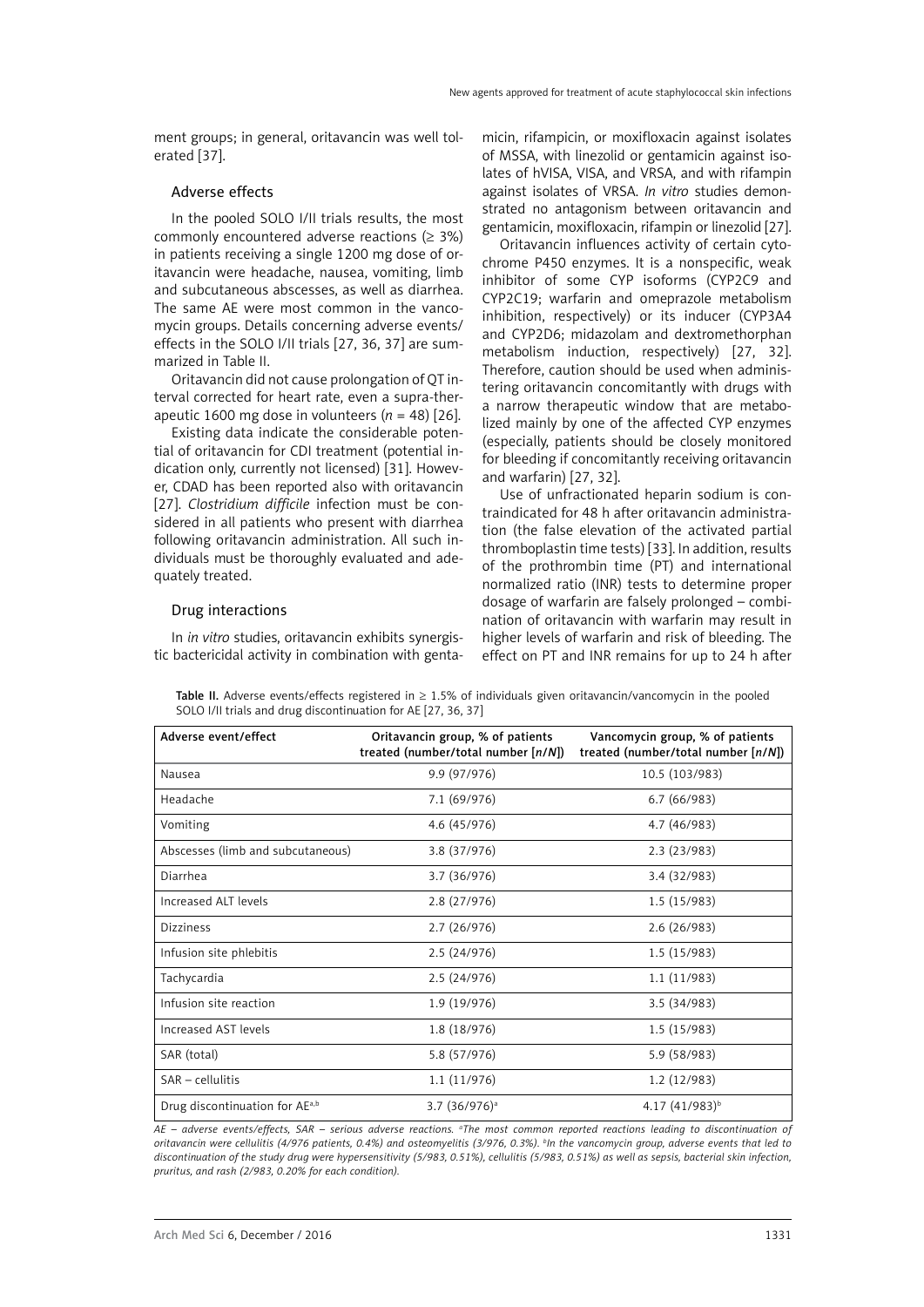the oritavancin dose. Combined administration of oritavancin and warfarin renders the monitoring test for warfarin unreliable, and the levels of warfarin may be uncontrollably increased. However, oritavancin itself has no effect on the coagulation system [27, 38].

## Formulation and administration

Oritavancin is administered intravenously, as a single-dose infusion of 1200 mg. Orbactiv contains oritavancin diphosphate in 400 mg sterile vials. Three Orbactiv 400 mg vials need to be reconstituted and diluted to prepare a single 1200 mg *i.v.* dose; aseptic technique should be used. The drug is administered over 3 h [27]. The drug should be given in one liter of 5% dextrose in sterile water. Normal saline cannot be used, as it is incompatible with oritavancin and may cause precipitation of the drug [27]. Dosage adjustment for patients with mild to severe renal (or mild to moderate liver) impairment is not required, and there are no adjustments in dosage for age, gender, race or weight [26].

No studies on safety and effectiveness of oritavancin in pediatric patients have been completed. Differences in responses between the elderly and younger patients have not been identified, but greater sensitivity of some older individuals cannot be ruled out.

## Pregnancy and nursing

Oritavancin is classified in pregnancy category C. It is unknown whether oritavancin is excreted in human milk (caution should be exercised) [39].

# Tedizolid

Tedizolid, the active moiety of the prodrug tedizolid phosphate (formerly torezolid, TR-701, DA-7157; active moiety TR-700), is an oxazolidinone-class bacteriostatic agent.

Tedizolid phosphate (Sivextro) is approved in the U.S. for the oral and intravenous treatment of ABSSSI caused by susceptible isolates of the following Gram-positive microorganisms [40]: *S. aureus* (including MRSA and MSSA isolates), *S. pyogenes*, *S. agalactiae*, *S. anginosus* group, as well as *E. faecalis*. Its *in vitro* potency is up to 16 times that of linezolid [16, 41]. The drug has been specifically designed to be active against linezolid-nonsusceptible *S. aureus* [41, 42].

As with linezolid, tedizolid inhibits bacterial protein synthesis by binding to the P site of the 50S ribosomal subunit of the bacterial ribosome [41], resulting in inhibition of protein synthesis. However, tedizolid presumably inhibits its synthesis also through an additional mechanism of action different from that of other oxazolidinone

antibacterial drugs [16, 41]. Therefore, cross-resistance between tedizolid phosphate and other classes of antibacterial drugs is unlikely [43].

Apart from the above-mentioned strains, tedizolid is active *in vitro* against other Gram-positive pathogens, including *E. faecium* and coagulase-negative staphylococci. Tedizolid is also active *in vitro* against certain *Mycobacterium tuberculosis* strains resistant to isoniazid, rifampin, or both these drugs [44, 45]. Gram-negative bacteria are resistant to tedizolid.

# Microbial resistance

Cross-resistance to tedizolid is generally displayed by microorganisms resistant to oxazolidinones via mutations in chromosomal genes encoding 23S subunit rRNA or ribosomal proteins. Spontaneous mutations responsible for reduced susceptibility to tedizolid occur *in vitro* at a frequency of about 10–10 [40].

# Pharmacokinetics

Tedizolid phosphate is rapidly converted by endogenous phosphatases to tedizolid, the active agent, after administration [46].  $T_{max}$  after administration of a single dose is about  $1.1$  h (intravenous route) or 2.5 h (oral route). Steady states are achieved within 3 days in both routes. The drug is mainly excreted in the feces (80%), and in lesser quantities (20%) via the kidney, both as an inactive metabolite. The terminal half-life of tedizolid is 12 h [18].

# Clinical efficacy

Safety and efficacy of tedizolid were evaluated in two clinical, multicenter, double-blind, non-inferiority trials involving 1315 adults with ABSSSI named ESTABLISH-1 [47] and ESTABLISH-2 [48], comparing tedizolid 200 mg once daily for 6 days (plus 4 days of placebo) with linezolid 600 mg every 12 h for 10 days [49]. Patients in ESTABLISH-1 received oral therapy only; those in ESTABLISH-2 started with *i.v.* treatment for at least 1 day before being given the option to switch to the oral formulation. The primary endpoint in both trials was clinical response 48–72 h after the first dose. In the ESTABLISH-1 study  $(n = 649)$ , tedizolid caused cessation of lesion spread in 79% of cases and reduction in lesion area in 78%. For linezolid analogical percentages were 79% and 76%. In the ESTABLISH-2 study ( $n = 666$ ), tedizolid stopped lesion spread in 86% of cases and reduced lesion area in 85%, while administration of linezolid brought the same effect in 84% and 83% of cases, respectively. Clinical response rates were maintained 7–14 days after the end of therapy. These results showed that tedizolid was as effective as linezolid for the treatment of ABSSSI.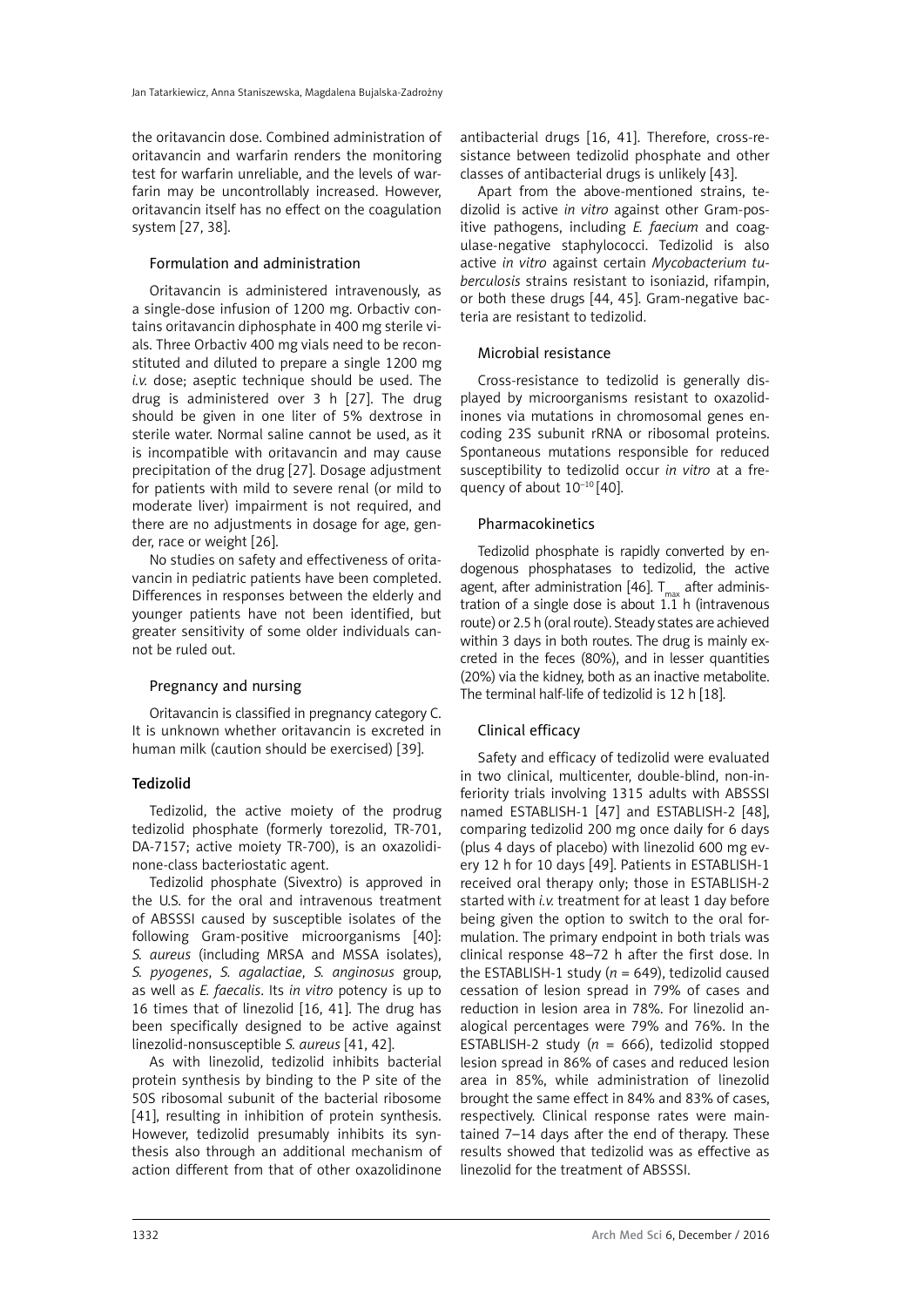#### Adverse effects

The most common AE identified in the clinical trials were nausea (8%), headache (6%), diarrhea (4%), vomiting (3%), and dizziness (2%) [40]; similar reactions occurred in patients taking linezolid. In clinical trials, potentially significant decreases in platelet counts occurred in 2.3% of individuals taking tedizolid, compared to 4.9% of those who received linezolid. In an animal model of infection, the antibacterial activity of tedizolid phosphate was reduced in the absence of granulocytes (there is a lack of human data on safety and efficacy of tedizolid in patients with neutropenia). Therefore, alternative therapies should be considered when treating patients with neutropenia [43].

Tedizolid demonstrated relevant activity against *C. difficile* [50], but treatment of CDIs is not a licensed indication for tedizolid at present. On the other hand, CDAD has been reported with tedizolid phosphate [43]. All patients who present with diarrhea following tedizolid phosphate use must be thoroughly evaluated in order to begin appropriate treatment. Tedizolid has less gastrointestinal disturbance and myelotoxicity than pre-existing oxazolidinones [51, 52].

#### Drug interactions

*In vitro* drug combination studies with tedizolid and many essential chemotherapeutics demonstrate neither synergy nor antagonism [40]. *In vitro*, tedizolid weakly and reversibly inhibits monoamine oxidase. Tedizolid is not a substrate, inducer, or inhibitor of CYP enzymes [40].

#### Formulation and administration

Tedizolid is available for intravenous as well as oral use. There are 200 mg single-use vials and 200 mg tablets available. Sivextro vials for injection contain a lyophilized tedizolid phosphate powder for injection. The contents of the vial should be reconstituted using aseptic technique (first in sterile water for injection and then the solution must be further diluted in 0.9% NaCl) [40].

Recommended dosage for SSSIs is 200 mg administered either for 6 days orally once daily or as an *i.v.* infusion over 1 h (also once daily for 6 days) in patients 18 years of age or older. No dose adjustment is necessary for patients with liver or kidney impairment [46].

Available clinical trials have not identified differences in responses between the elderly and younger patients (insufficient numbers of subjects aged 65 and older). No substantial differences in pharmacokinetics were observed between elderly and younger subjects. Safety and effectiveness in patients below the age of 18 have not been established.

#### Pregnancy and nursing

Tedizolid is classified as category C in pregnancy [40]. Tedizolid is excreted in the breast milk of rats; it is not known whether the drug is excreted in human milk [53].

## Conclusions

Dalbavancin, oritavancin, and tedizolid have been developed and evaluated for treatment of ABSSSI. These drugs offer simplified dosing regimens compared to other antibiotics that cover **MRSA** 

Dalbavancin has a long half-life [16, 17]. Hence, two required peripheral *i.v.* infusions at the clinic may, for instance, avoid the use of long-term PICC lines (a PICC line is a peripherally inserted central catheter – a long, slender, small, flexible tube that is inserted into a peripheral vein, typically in the upper arm) and home health services [54]. Use of dalbavancin in two doses 1 week apart may also allow outpatient treatment of some cases previously requiring hospitalization, providing a logistic advantage over vancomycin and daptomycin. However, the long half-life of dalbavancin also means that the effects of the drug administered once persist for some days. This can be important or even dangerous for patients who develop adverse reactions. Such patients or individuals who no longer need MRSA coverage will continue to be exposed to the antibiotic. This is an argument indicating that using previously available, lower cost antibiotics for ABSSSI may be a better choice in some cases.

Like dalbavancin, oritavancin also has a long half-life. Single dosing administration of oritavancin provides a small advantage over dalbavancin (two doses required), but a significant advantage over *i.v.* daptomycin and vancomycin (given once daily for 1–6 weeks and every 8–12 h, respectively [54]) in the case of individuals who require i.v. anti-MRSA therapy for ABSSSI. The advantage is that treatment of infections is simpler – e.g. the use of PICC lines and/or home infusions is avoided; it can lead to outpatient therapy after one infusion. Other potential advantages are the assurance of compliance, reduction of hospital-acquired infections, and patient satisfaction [33]. On the other hand, a long half-life of oritavancin causes that the effects of one drug administration persist for some days. This can be important (or dangerous) for patients with adverse reactions – hemodialysis is not effective in the case of this agent [34]. Persons who no longer need MRSA coverage will unnecessarily continue to be exposed to medication. This may be an argument for using pre-existing lower cost antibiotics for ABSSSI in some cases.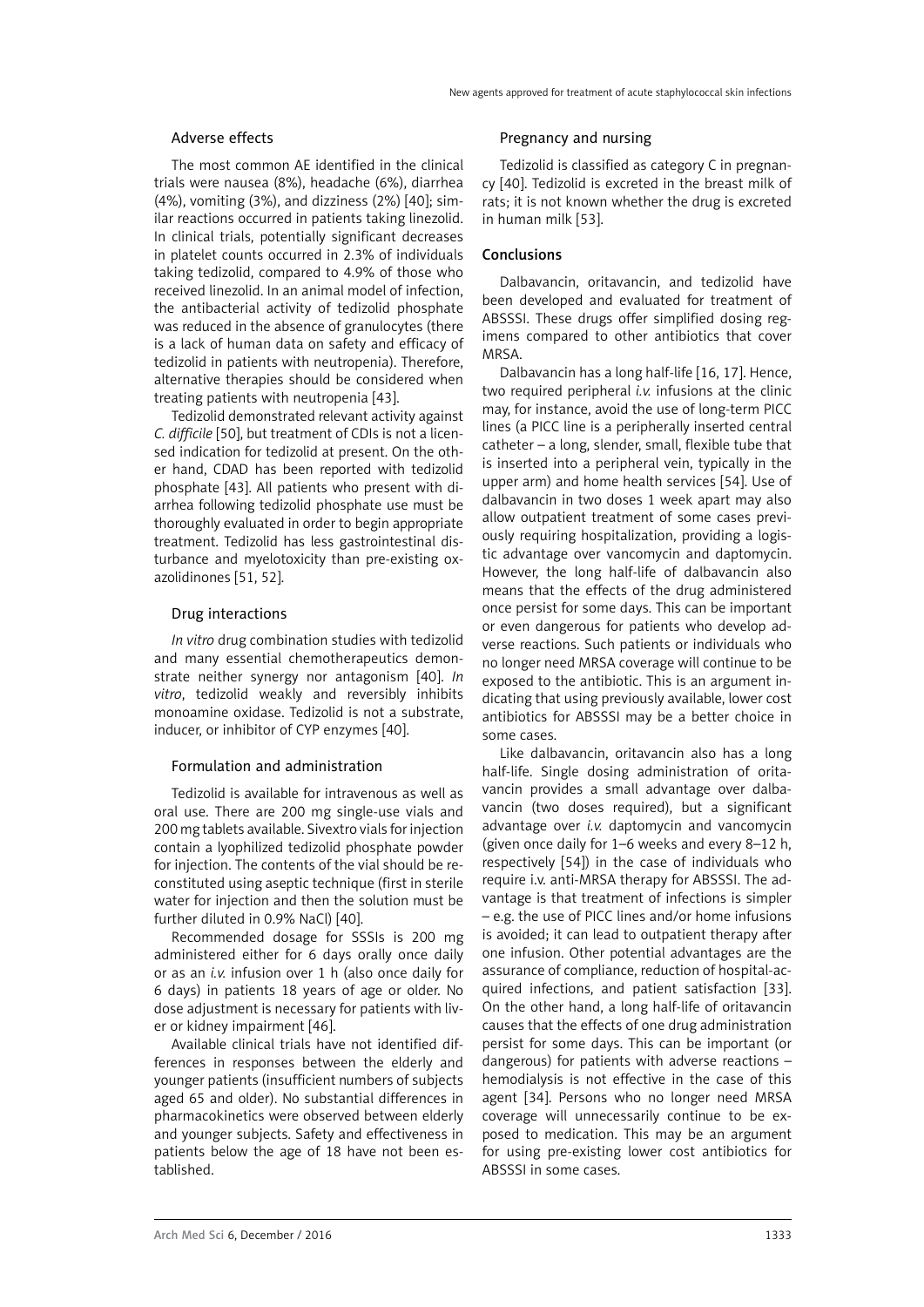Tedizolid offers once-daily oxazolidinone dosing with high potency and reduced toxicity [22]. In an intravenous form it provides simpler dosing over daptomycin and vancomycin. As a tablet, it can be administered once daily (compared to twice daily with linezolid) [54]. Existence of both oral and intravenous formulation of tedizolid phosphate allows physicians flexibility in its use  $-$  e.g. to transition patients from *i.v.* to oral treatment as needed. The oral form offers the possibility of its use in outpatient settings, which could lower the requirement for expensive hospitalization [43].

Tedizolid is currently approved for treatment of ABSSSI only. However, non-purulent cases of ABSSSI are mostly not caused by MRSA and do not require MRSA coverage. In contrast, purulent skin infections are now caused predominantly by MRSA in many parts of the US [18]. Previously available, cheaper antibiotics with a good track record of treating non-purulent ABSSSI exist and can be used in such cases [54].

Dalbavancin, oritavancin, and tedizolid primarily offer improved ability to overcome bacterial resistance (there are no clinical reports of resistance to these drugs so far). The efficacy of dalbavancin and tedizolid for more dangerous infections (e.g. pneumonia, bacteremia) is still unknown, and their long-term safety has not been established [53]. However, alternative clinical indications for novel antibiotics licensed now for skin and soft tissue infection also exist. For dalbavancin prosthetic device infections, osteomyelitis and continuous ambulatory peritoneal dialysis (CAPD) peritonitis are proposed [55]. For oritavancin endocarditis, osteomyelitis, prosthetic joint infections (PJIs) and CAPD peritonitis are cited in the literature [55]. Tedizolid has potent activity against multidrug-resistant Gram-positive pathogens such as staphylococci, enterococci, and streptococci, including vancomycin-resistant enterococcal (VRE) and linezolid-resistant strains [56]. This is one reason why there is a longer list of potential indications for tedizolid – PJIs, osteomyelitis, other prosthetic device infections, pneumonia, infections caused by toxin producing organisms, pediatric Gram-positive infections and infections in patients with renal conditions [55]. All three drugs are taken into account as potential therapeutic options for VRE bacteremia, but no clinical data on their usage for VRE infections are available [57]. The above-mentioned potential clinical indications require further research and evidence.

The cost-benefit ratio for treating ABSSSI likely favors the pre-existing MRSA (and non-MRSA) chemotherapeutics. According to some authors, however, dalbavancin and oritavancin may constitute convenient and cost-effective treatments for ABSSSI [22]. The three new drugs discussed in this article are approved for use in adults only (no pediatric indications), but extension of indications can be expected. A single dose of dalbavancin (1000 mg/15 mg/kg b.w.; standard adult dose) was well tolerated in a phase I study in ten pediatric subjects aged 12–17 years [58].

Prevention of drug-resistant bacteria development is specifically required when new antibiotics are administered. Prescribing dalbavancin, oritavancin or tedizolid in the absence of a proven (or strongly suspected) bacterial infection or other appropriate indication increases the risk of development of resistant bacterial strains.

# Conflict of interest

The authors declare no conflict of interest.

#### R e f e r e n c e s

- 1. Antibiotic resistance threats in the United States, 2013. [A joint publication, Authors not stated] U.S. Department of Health and Human Services, Centers for Disease Control and Prevention. April 23rd, 2013. Document available online at URL: http://www.cdc.gov/drugresistance/ threat-report-2013/pdf/ar-threats-2013-508.pdf (accessed on March 13rd, 2015).
- 2. Bassetti M, Righi E. Multidrug-resistant bacteria: what is the threat? Hematology Am Soc Hematol Educ Program 2013; 2013: 428-32.
- 3. Naimi TS, LeDell KH, Como-Sabetti K, et al. Comparison of community- and health care-associated methicillin-resistant Staphylococcus aureus infection. JAMA 2003; 290: 2976-84.
- 4. Ray GT, Suaya JA, Baxter R. Incidence, microbiology, and patient characteristics of skin and soft-tissue infections in a U.S. population: a retrospective population-based study. BMC Infect Dis 2013; 13: 252.
- 5. Edelsberg J, Taneja C, Zervos M, et al. Trends in US hospital admissions for skin and soft tissue infections. Emerg Infect Dis 2009; 15: 1516-8.
- 6. FDA News release 2014.05.23: FDA approves Dalvance to treat skin infections. [Author(s) not stated]. Document available online at URL: http://www.fda.gov/NewsEvents/Newsroom/PressAnnouncements/ucm398724. htm (accessed on March 13rd, 2015).
- 7. FDA News release 2014.08.06: FDA approves Orbactiv to treat skin infections. Third new antibacterial drug approved for this use this year [Author(s) not stated]. Document available online at url: http://www.fda.gov/NewsEvents/Newsroom/PressAnnouncements/ucm408475. htm (accessed on March 13rd, 2015).
- 8. FDA News release 2014.06.20: FDA approves Sivextro to treat skin infections. [Author(s) not stated]. Document available online at URL: http://www.fda.gov/NewsEvents/Newsroom/PressAnnouncements/ucm402174. htm (accessed on March 13rd, 2015).
- 9. Xydalba. Dalbavancin. [Author(s) not stated]. European Medicines Agency. Human medicines. Page last updated on March 05th, 2015. Document available online at URL: http://www.ema.europa.eu/ema/index.jsp?curl=pages/medicines/human/medicines/002840/human\_ med\_001848.jsp&mid=WC0b01ac058001d124 (accessed on March 13rd, 2015).
- 10. Orbactiv. Oritavancin. European Medicines Agency. Summary of opinion (initial authorisation). [Author(s) not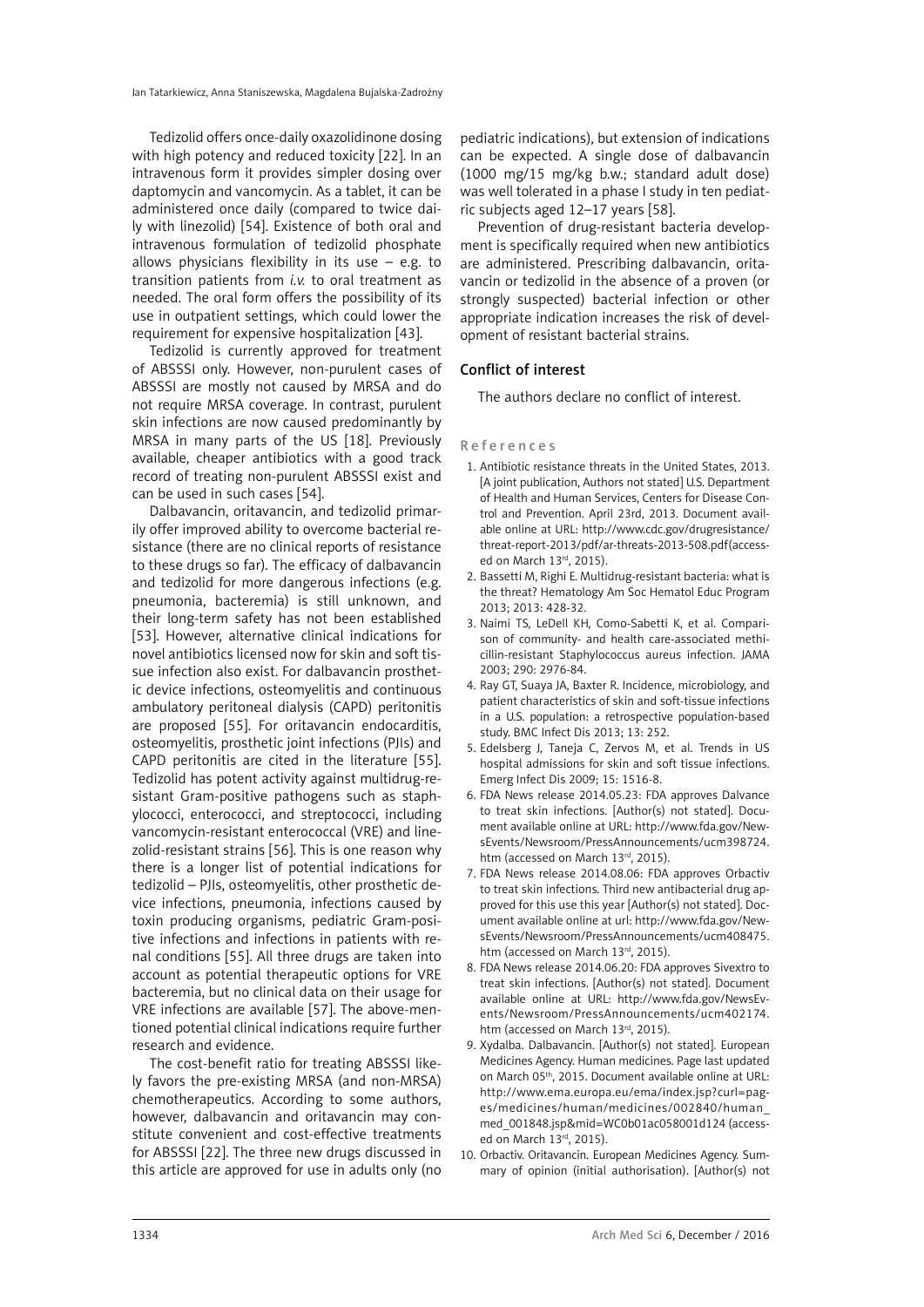stated]. Document dated January 22<sup>nd</sup>, 2015, available online at URL: http://www.ema.europa.eu/docs/en\_GB/ document\_library/Summary\_of\_opinion\_-\_Initial\_authorisation/human/003785/WC500180908.pdf (accessed on March 13rd, 2015).

- 11. Sivextro. Tedizolid phosphate. European Medicines Agency. Summary of opinion (initial authorisation). [Author(s) not stated]. Document dated January 22<sup>nd</sup>, 2015, available online at URL: http://www.ema.europa.eu/docs/en\_GB/document\_library/Summary\_ of opinion - Initial authorisation/human/002846/ WC500180896.pdf (accessed March 13rd, 2015).
- 12. Dalvance (dalbavancin) for injection, for intravenous use. Highlights of Prescribing Information. [Author(s) not stated]. Revised May 2014. Document available online at URL: http://content.stockpr.com/duratatherapeutics/files/docs/Dalvance+APPROVED+USPI.PDF (accessed on March 13rd, 2015).
- 13. Xydalba. Annex I. Summary of product characteristics. [Author(s) not stated]. Community register 2015. Document available online at URL: http://ec.europa.eu/ health/documents/community-register/2015/2015 0219130765/anx\_130765\_en.pdf (accessed on March 13rd, 2015).
- 14. Citron DM, Tyrrell KL, Goldstein EJ. Comparative in vitro activities of dalbavancin and seven comparator agents against 41 Staphylococcus species cultured from osteomyelitis infections and 18 VISA and hVISA strains. Diagn Microbiol Infect Dis 2014; 79: 438-40.
- 15. Chambers HF. Pharmacology and the treatment of complicated skin and skin-structure infections. N Engl J Med 2014; 370: 2238-9.
- 16. Rybak JM, Barber KE, Rybak MJ. Current and prospective treatments for multidrug-resistant Gram positive infections. Expert Opin Pharmacother 2013; 14: 1919-32.
- 17. Burke SL, Rose WE. New pharmacological treatments for methicillin-resistant Staphylococcus aureus infections. Expert Opin Pharmacother 2014; 15: 483-91.
- 18. The Medical Letter on Drugs and Therapeutics Team [Author(s) not stated]. Two new drugs for skin and skin structure infections. Med Lett Drugs Ther 2014; 56: 73-5.
- 19. Boucher HW, Wilcox M, Talbot GH, et al. Once-weekly dalbavancin versus daily conventional therapy for skin infection. N Engl J Med 2014; 370: 2169-79.
- 20. NDA 21-883: Dalvance (Dalbavancin) for Injection. Fda Briefing Document. Anti-Infective Drugs Advisory Committee Meeting. March 31, 2014. Afternoon Session. APPLICANT: Durata Therapeutics, Inc. Proposed Indication: Acute Bacterial Skin and Skin Structure Infections (ABSSSI). [Author(s) not stated]. Document available online at URL: http://www.fda.gov/downloads/AdvisoryCommittees/CommitteesMeetingMaterials/Drugs/ Anti-InfectiveDrugsAdvisoryCommittee/UCM390792. pdf (accessed on March 13rd, 2015).
- 21. Alexander J. Introductory Remarks Anti-Infective Drugs Advisory Committee Meeting for Dalbavancin. March 31, 2014. Document available online at URL: http:// www.fda.gov/downloads/AdvisoryCommittees/CommitteesMeetingMaterials/Drugs/Anti-InfectiveDrugs AdvisoryCommittee/UCM392559.pdf (accessed on March 13rd, 2015).
- 22. Holmes NE, Howden BP. What's new in the treatment of serious MRSA infection? Curr Opin Infect Dis 2014; 27: 471-8.
- 23. Dunne MW, Zhou M, Darpo B. A thorough QT study with dalbavancin: a novel lipoglycopeptide antibiotic for the treatment of acute bacterial skin and skin-structure infections. Int J Antimicrob Agents 2015; 45: 393-8.
- 24. Goldstein EL Citron DM, Merriam CV et al. In vitro activities of dalbavancin and nine comparator agents against anaerobic Gram-positive species and corynebacteria. Antimicrob Agents Chemother 2003; 47: 1968-71.
- 25. Dalbavancin 500 mg Injection. Pharmacology/Toxicology NDA Review and Evaluation. [Author(s) not stated]. Center for Drug Evaluation And Research. Application Number: 021883Orig1s000. Last electronic signature May 16th, 2014. Document available online at URL: http://www.accessdata.fda.gov/drugsatfda\_docs/ nda/2014/021883Orig1s000PharmR.pdf (accessed on March 13rd, 2015).
- 26. Markham A. Oritavancin: first global approval. Drugs 2014; 74: 1823-8.
- 27. Orbactiv (oritavancin) for injection, for intravenous use. Highlights of Prescribing Information. [Author(s) not stated]. Revised September 2014. Document available online at URL: http://www.themedicinescompany.com/ app/webroot/img/orbactiv-prescribing-information.pdf (accessed on March 13rd, 2015).
- 28. Zhanel GG, Schweizer F, Karlowsky JA. Oritavancin: mechanism of action. Clin Infect Dis 2012; 54 (Suppl 3): S214-9.
- 29. Lin G, Pankuch G, Appelbaum P, Kosowska-Shick K. Antistaphylococcal activity of oritavancin and its synergistic effect in combination with other antimicrobial agents. Antimicrob Agents Chemother 2014; 58: 6251-4.
- 30. Karaoui LR, El-Lababidi R, Chahine EB. Oritavancin: an investigational lipoglycopeptide antibiotic. Am J Health Syst Pharm 2013; 70: 23-33.
- 31. Ambrose PG, Drusano GL, Craig WA. In vivo activity of oritavancin in animal infection models and rationale for a new dosing regimen in humans. Clin Infect Dis 2012; 54 (Suppl 3): S220-8.
- 32. Oritavancin diphosphate. Clinical Pharmacology Review. [Author(s) not stated]. Center for Drug Evaluation And Research. Application Number: 206334Orig1s000. Last electronic signature May 16<sup>th</sup>, 2014. Document available online at URL: http://www.accessdata.fda.gov/ drugsatfda\_docs/nda/2014/206334Orig1s000Clin-PharmR.pdf (accessed on March 13rd, 2015).
- 33. Morrow T. One-shot staph treatment offers many advantages. Fewer inpatient days and better adherence when treating MRSA. Text dated September 2014. Document available online at URL: http://www.managedcaremag. com/archives/2014/9/one-shot-staph-treatment-offers-many-advantages (accessed on March 13rd, 2015).
- 34. Oritavancin (Rx) Orbactiv. Dosing & Uses. [Author(s) not stated]. Medscape News & Perspective website. Document available online at URL http://reference. medscape.com/drug/orbactiv-oritavancin-999944 (accessed on March 13rd, 2015).
- 35. Tice A. Oritavancin: a new opportunity for outpatient therapy of serious infections. Clin Infect Dis 2012; 54 (Suppl. 3): S239-43.
- 36. Corey GR, Kabler H, Mehra P, et al. (SOLO I Investigators). Single-dose oritavancin in the treatment of acute bacterial skin infections. N Engl J Med 2014; 370: 2180-90.
- 37. Corey GR, Good S, Jiang H, et al.; for the SOLO II Investigators. Single-dose oritavancin compared to 7-10 days of vancomycin in the treatment of Gram-positive acute bacterial skin and skin structure infections; the SOLO II Non-inferiority Study. Clin Infect Dis 2015; 60: 254-62.
- 38. Oritavancin diphosphate, tradename Orbactiv®. Summary Review. [Author(s) not stated]. Center for Drug Evaluation And Research. Application Number: 206334Orig1s000. Last electronic signature August 06<sup>th</sup>,